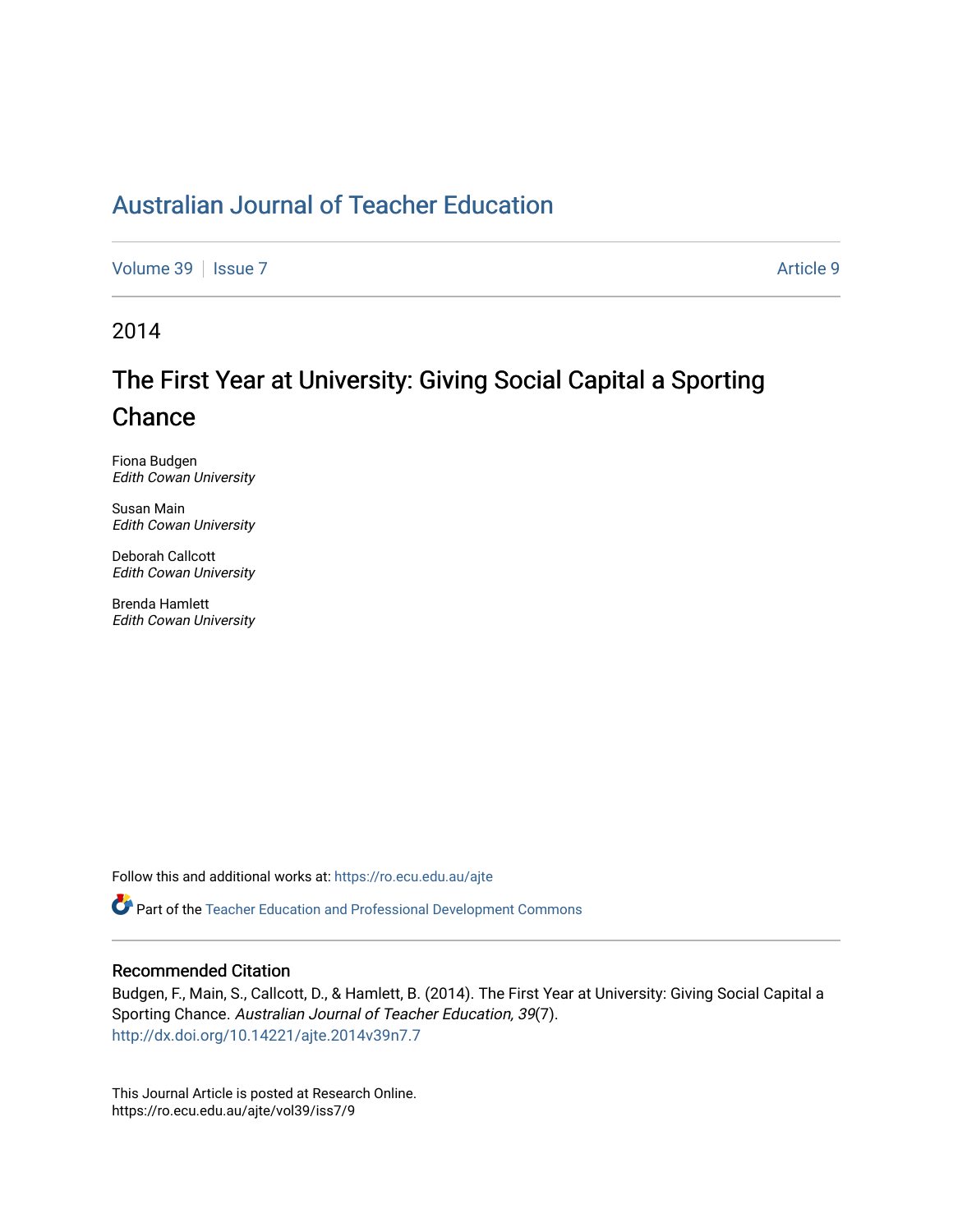### **The First Year at University: Giving Social Capital a Sporting Chance**

*Abstract: The first year of university has been identified as an area of concern for several decades because, for many students, their first year at university is also their last. The researchers developed a program based on a Sports Education model with the aim of influencing the engagement and retention of first year students. The program sought to build social capital by establishing supportive social and collegial networks at university. Students reported that the program made them feel welcome on campus and helped them establish support networks. The data on retention highlighted the need to consider these figures across the university rather than only at course level; course retention figures were lower, however, students were retained within the university to a greater extent than in previous years. The outcomes of this project have provided directions for future approaches to support first year students at course level that can increase social capital for university students generally.* 

#### **Introduction**

 This paper reports on a program that was centred on developing and implementing strategies to improve the engagement and retention of first year Primary Bachelor of Education students at a metropolitan university campus. The overarching aims of the program were to better engage students in order to ease the transition to tertiary education, and improve student satisfaction and retention. Boyd and Lintern (2006) identified that the first year at university can be a lonely and bewildering place and it is important that barriers to social interaction are broken down, enabling students to make friends and create collegial networks. Other research indicated that students' experience in their first year of university can have a lasting influence on their long-term persistence (Horn, 1998; Krause, Hartley, James, & McInnis, 2005; Webster & Chan, 2009). Experiences early in the first year set patterns of behaviour that endured over a student's years at university (Kinzie, Gonyea, Shoup, & Kuh, 2008). As such, the researchers set out to identify the impact of social factors on retention and engagement by trialling a program that promoted social engagement and the development of collegial networks.

#### **Managing the transition to university**

The first year of university has been the subject of research for a number of decades (see for example: Black, 2012; McInnis, James & McNaught, 1995; Slatter & Petrie, 2008; Williams & Pepe, 1983) as the decision to leave university can have considerable financial and emotional implications for students (Elliott, 2002), and financial implications for universities. During this time, university educators have examined the needs of students as they make the transition to the first year of higher education. University administrators have employed specialist staff and funded specific programs such as the Student Success Project (Duncan & Nelson, 2009) run by Queensland University of Technology, and Auckland University of Technology's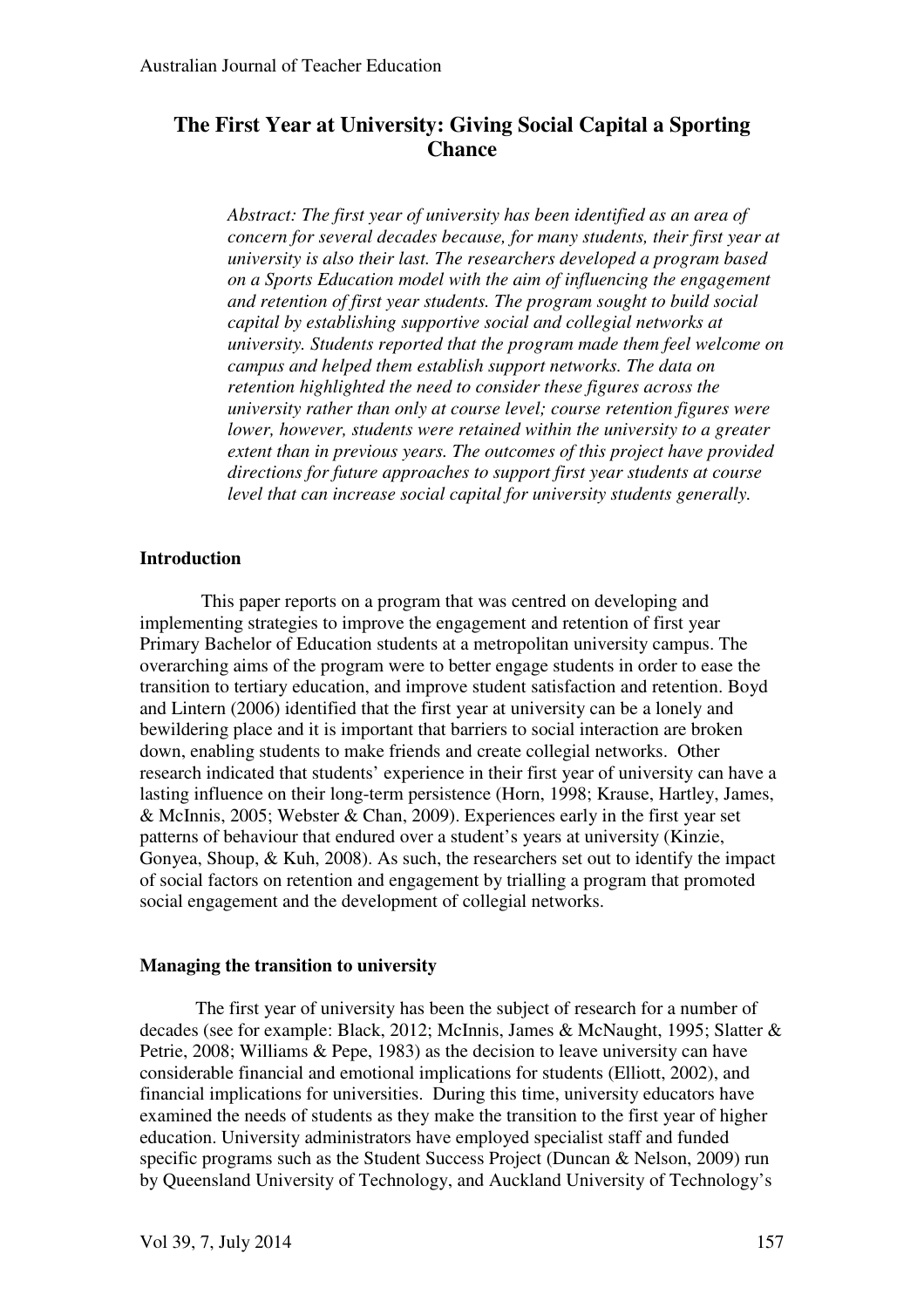First Year Experience Intervention Program to address the needs of this cohort. All of this interest has been generated by the fact that for many students their first year at university is also their last year.

 Research activity has focussed on supporting first year students academically (Andrews, 2006; Dickson, Krause & Rudman, 2002), socially (Krause & Duchesne, 2000; Stevens, 1995), and through orientation and mentoring programs (Bates, 2008; Dowling, 2007). Kift (2008) takes the view that curriculum is central to improving the first year experience because, as an area that universities can control, it is the key to making a difference to the transition process. However, Scott (2006) contends that it is the "students' total experience of university—not just what happens in the traditional classroom—that shapes their judgments of quality, promotes retention and engages them in productive learning" (p.vii). Of all the factors to predict or determine students' retention, it has been argued that the most important is the students' own motivation and determination to complete the course (Tinto, 2002; Moore, 2006; Kinnear, Boyce, Sparrow, Middleton & Cullity, 2008). Individual differences also need to be considered as several studies have suggested that firstgeneration university students were less likely to complete their courses than their counterparts (Horn, 1998; Choy, 2001; Elliott, 2002; Ishitani, 2006).

#### **Social and Cultural Capital**

 Students enter university from disparate backgrounds and internal factors such as educational experience and academic preparedness can be linked to social and cultural capital. The terms social and cultural capital are often used in tandem. Cultural capital, as identified by Bourdieu (1986), pertains to familiarity with the dominant cultural in a society, particularly the education milieu. He contends that cultural capital is created by a family upbringing that transmits the knowledge and mind-sets needed to succeed in an education system and thus maintain a higher status in society. Social capital pertains to the potential or actual advantages of belonging to social networks that can facilitate cooperation and success. Bourdieu's notions of social and cultural capital highlight the impact these factors can have on how successful students are at university. Bourdieu (1983) asserts that individuals are encultured into certain behaviours depending on their social class and that this has implications for their success in different settings. This offers some explanation of why people with similar educational opportunities can perform differently and highlights the complexity of achieving objectives to increase participation in higher education, such as those set out in the Bradley Review of Higher Education (Department of Education Employment and Workplace Relations, 2008). That is, simply providing access to university for people who would not traditionally undertake tertiary education without acknowledging the impact of social and cultural capital is setting them up to fail.

 While Bourdieu's discussions of cultural and social capital tend to focus on how this protects the status quo, Coleman (1988) explored social capital as a means to understanding how it operates and could be used to ameliorate cultural influences. Specifically, he explored this concept in relation to the retention of secondary school students and contended that social capital was a significant factor in student retention. He also asserted that social capital is a result of interactions rather than being directly acquired and therefore social capital appropriate to specific settings can be developed. When considered in light of data from the Australian Survey of Student Engagement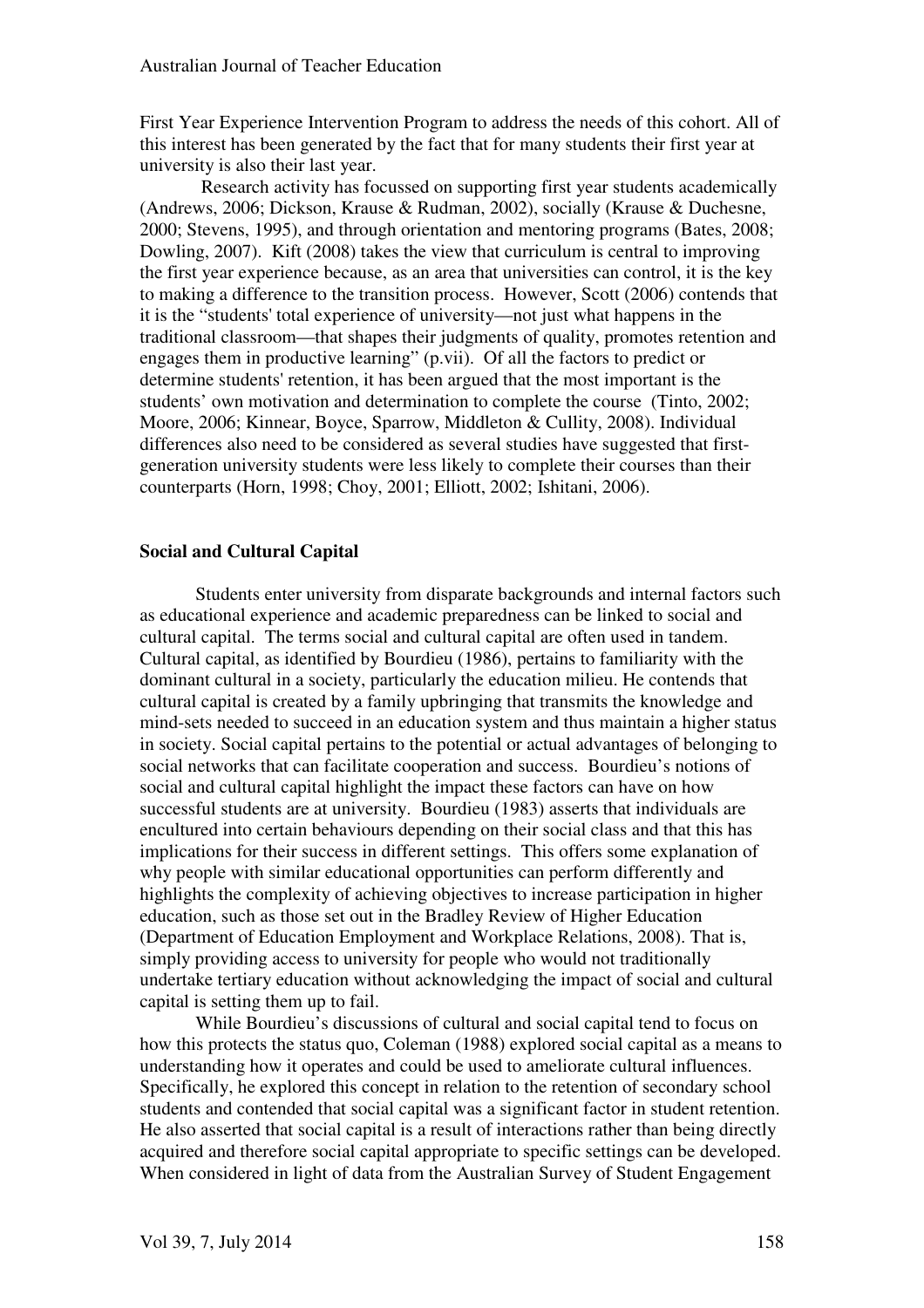(ACER, 2008, p. 51) indicating that 59% of first year students surveyed felt that they were provided with 'quite a bit' or 'very much' academic support, it is concerning that only 24% of students felt that they were given the support they needed to socialise, and 37% reported that they were given no support at all.

#### **Defining student retention and engagement**

Identifying approaches that improve the retention and engagement of students is at the centre of the research discussed. Retention has been defined as the percent of entering students graduating or persisting in their studies at an institution (Wyman, 1997). The issue of more clearly defining student retention was addressed by Wild and Ebbers (2002) with the recommendation that the definition must be based on three important factors: i) initial identification of the student's goal; ii) periodic verification or adjustment of the goal; and iii) persistence of the student towards the goal. However, Tinto (2002) reminds us that that "the purpose of higher education is not merely that students are retained, but that they are educated" (p. 4). Therefore retention initiatives also need to incorporate engagement as student engagement has been considered to be a predictor of learning and personal development.

 It is commonly held that the more students study or practise a subject and get feedback on their work the more they learn from it (Carini, Kuh, & Klein, 2006). The Australian Council for Educational Research defined student engagement as student involvement with activities and conditions likely to generate high-quality learning (ACER, 2008). However, McMahon and Portelli (2004) suggest that these are very limited definitions of engagement taking into account only the outward manifestations of what is traditionally perceived to be engaged behaviour. While not McMahon and Portelli's ideal Critical-Democratic conception of engagement, the Liberal or Student Oriented Conception that they describe is perhaps closer to the type of engagement referred to in this paper as it emphasises the importance of students' sense of belonging to a community.

#### **Developing a Program to support engagement and retention**

 Concerns about the number of First Year Bachelor of Education (Primary) students who discontinued their studies or whose enrolments became inactive underscored the need to find strategies to increase engagement and retention at the researchers' university. According to university data covering the four years prior to the research, the average retention rate for first year students in the Primary Bachelor of Education program was 73%. The significance of social and curricular factors on engagement and retention was apposite to a broad range of initiatives already in place at the researchers' university. Curriculum issues for the first year Primary Bachelor of Education students were addressed at course implementation level. Orientation and mentoring programs already existed and both were integral to the program.

 In order to provide a rich 'total experience', the program was designed to complement existing strategies by developing initiatives to influence engagement and focus on building the social capital that pre-service primary teachers bring to university. Social capital in the context of the program was aligned with Bexley, Marginson and Wheelan's (2007) definition "as an attribute of individuals that draws its leverage from the power of the social connections available to them" (p. 17). The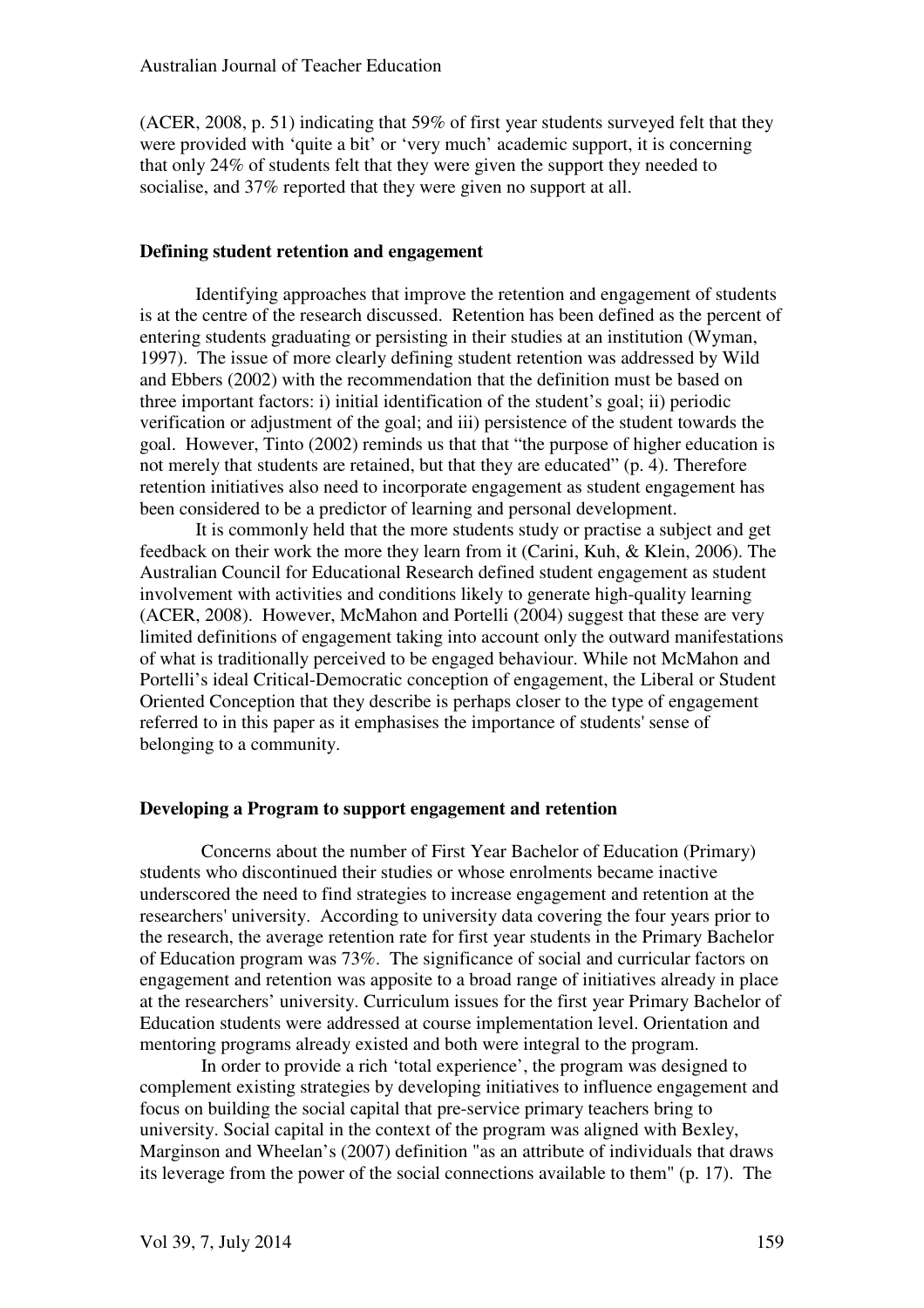power of social connection was seen as being a particularly important issue, given that many of the students were the first in their families to participate in tertiary education, several were from non-English speaking backgrounds and others were separated from family and friends in rural or remote areas in order to attend university. Bexley et al (2007) found that these students "have less powerful social capital, and are often without family and friendship groups who can assist with, and to an extent normalise, their educational experience" (p. 77).

 The researchers envisaged that by creating a group identity and sense of community at an early stage of their university education, students would be able to develop support networks of peers, mentors and staff to assist with academic and personal challenges. Engaging new undergraduate students in communities of learning, in which they are actively involved with their peers and with faculty, have been shown to an important factor in student engagement, persistence and attainment in higher education (Elson-Green, 2006; Johnson et al., 2007; Tinto, 2002). Also according to Tinto (1989) and Tang (1993) students who work and socialise together are more likely to succeed and to continue with their tertiary studies.

 It was hoped that by developing the social capital of the students, they would become more engaged, more resilient and more persistent, and thus be able to face the challenges of their course. Educators have long been aware of the link between social interaction and learning. Vygotsky's (1978) sociocultural perspective of learning described a symbiotic relationship between cognitive development, learning, and the characteristics and quality of interactions between people. As Krause and Duchesne (2000, p. 2) succinctly put it "knowledge, ideas, attitudes and values develop through interaction with others". By facilitating social opportunity, the program was also facilitating learning and, as Tinto (2002) noted "the more students learn, the more value they find in their learning, the more likely they are to stay and graduate". (p. 3)

#### **The Sports Education Model: An approach to promoting engagement, support and retention**

 This approach was supported by the research of MacPhail, Kirk, and Kinchin (2004) who suggested that a team-based approach was effective in "develop[ing] feelings of identity, the sense of belonging to a team, and the growth of social skills" (MacPhail et al., 2004 p.106). This model is often referred to as the Team Affiliation approach. Providing opportunities for participation in team activities can create high levels of peer support and lead to improvements in social development, responsibility and decision-making (McPhail, Kirk & Kinchin, 2004). Alexander, Taggart and Thorpe (1996) outlined the benefits of this type of approach for engaging marginalised students and McPhail, Kirk and Kinchin (2004) suggested that constructing a group identity and providing the opportunity for students to work together can make them more resilient in responding to personal and social challenges.

 To facilitate a team-based approach, the researchers drew from the Sport Education in Physical Education Program (SEPEP) (Alexander & Taggart, 1994) and the Sport Education Model (Siedentop, 1994). This was a unique approach in the literature on retention programs and it provided the framework for the model used in the program. In this model, students are affiliated with teams for a season with various roles assigned within the team including captain, coach and players. In the context of this program, the term 'sport' encompassed a broad range of activities and,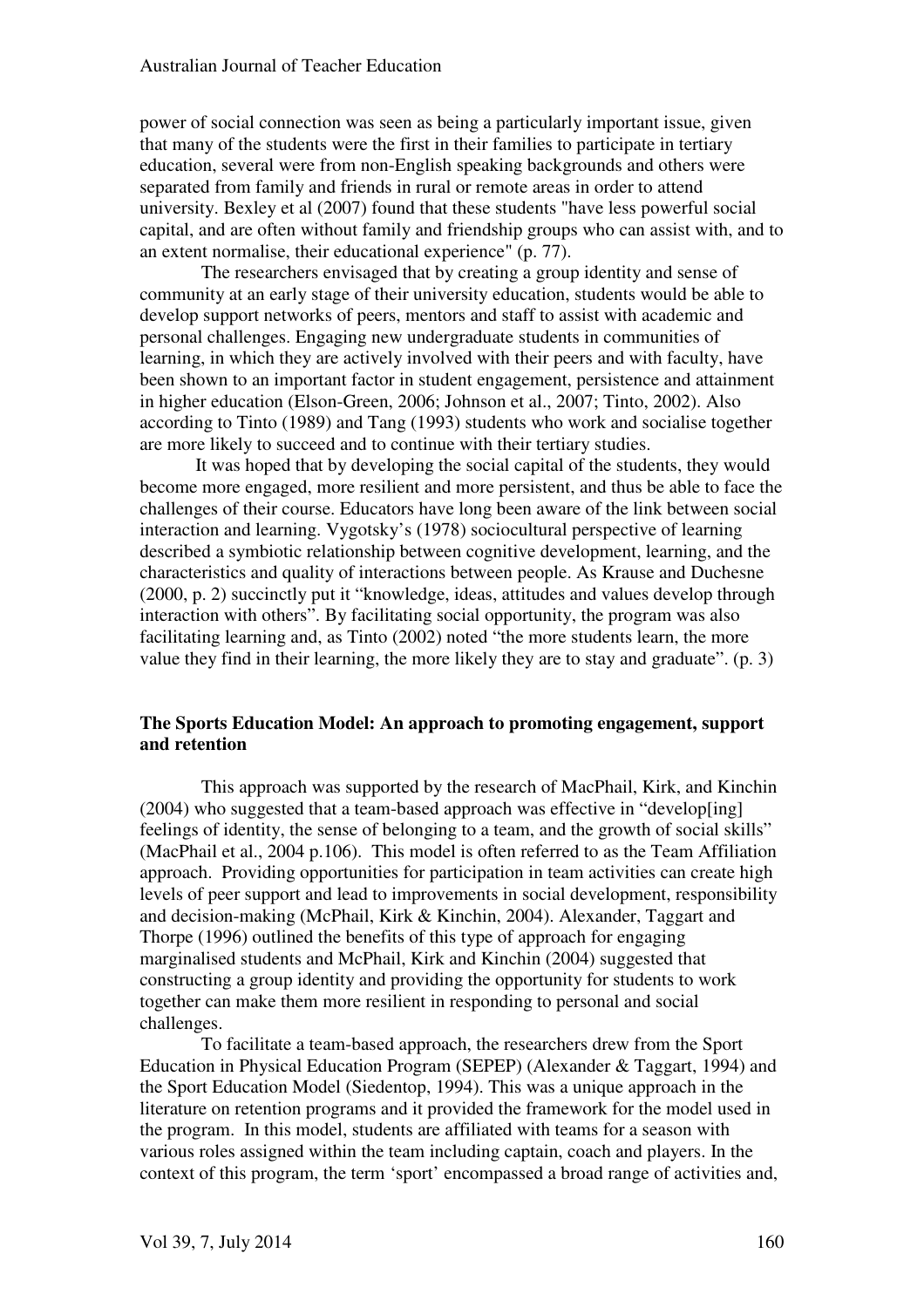true to the SEPEP model, concluded with an end of season event. The players in each team were the first year students. Second year students, who had volunteered to participate in the program for twelve months, were assigned the role of captains or mentors. Mentors were responsible for choosing (in collaboration with their mentees), organizing and attending events, as well as maintaining contact with their team. Academic staff teaching first year units assumed the role of coaches and were assigned to a team, thus providing a point of connection for students with teaching staff.

#### **The Program**

On Orientation Day, students were randomly allocated to one of eight teams of approximately 25 students, each led by two peer mentors from the second or third year Primary Bachelor of Education course and one staff member. Student mentors were selected through the School of Education Peer Mentor Program and by expressions of interest. First year unit co-ordinators took on the role of staff mentors to the groups. The teams were allocated names and colours to foster team affiliation. Students were also given the opportunity to purchase School of Education polo shirts that could be worn both at university and during professional practice.

Teams of 25 were chosen because they are large enough to ensure opportunities for networking, both socially and academically. The groups were involved in structured team building activities during orientation week and at this time students were asked to make suggestions about the type of activities they would like to be involved in. This informed the structured team building activities in weeks three, six and nine of semester one culminating in a sausage sizzle and drama day. This was held on a Saturday to enable families to come along and watch the short plays that the students had been working on during their drama unit and to enjoy a picnic lunch or a sausage sizzle prior to the performance. The program continued in semester two with less structured events, also determined in consultations between students and their peer mentors, which were simply intended to facilitate social interaction. Events in the second semester included ten-pin bowling, lawn bowls and a family day.

#### **Research Method**

 Uncovering the complex nature of what happened in the transition to the first year of university and how that process can be supported was a multifaceted task, hence the adoption of a mixed-methods approach (Denzin, 1978; Creswell, 2009). The mix of qualitative and quantitative data sources included self-report surveys and semi-structured interviews. Quantitative data was also drawn from university records. A mixed method approach to data analysis was utilised in order to provide a comprehensive picture of the students' first year experience and the factors that influenced their retention and engagement with the course.

 In the initial stages of the program data was collected in the form of a survey. This data included demographic information, perceptions about university study and factors that students believed would impact on their success at university. Information about students' perceptions of support, involvement and learning was collected in a follow-up survey. In addition, the subsequent survey sought to determine the factors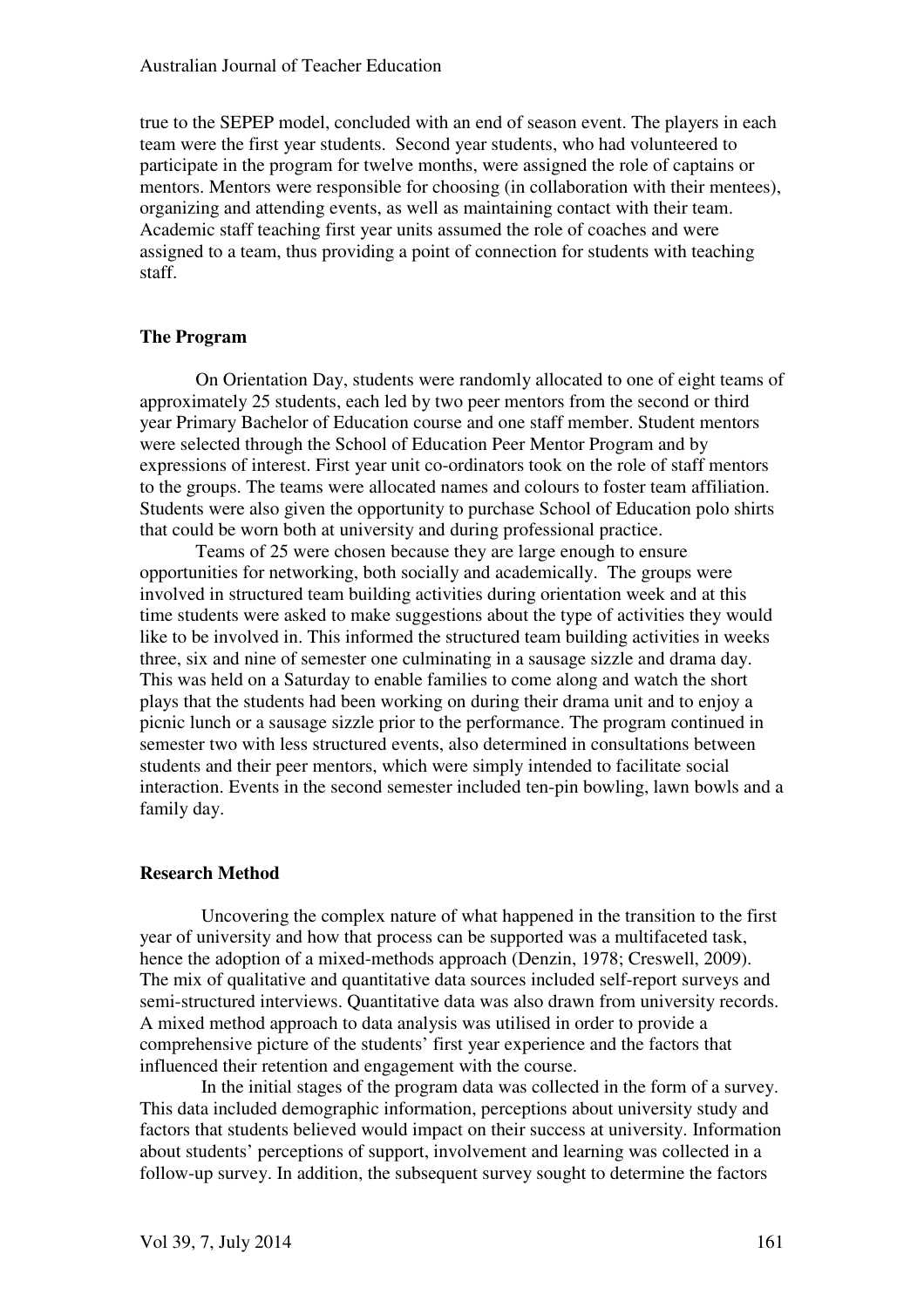that had influenced students' continued enrolment in the course. Further qualitative data was obtained through a meeting with a focus group of students in semester two. The focus group was a randomly selected group of nine female and three male students. The mentors were also able to provide feedback during group interviews in first and second semesters.

The survey questions were developed in conjunction with colleagues at the university who had been involved in conducting exit interviews with first year students who had withdrawn in previous years. Advice was sought from colleagues regarding the face and content validity of the survey instruments to ensure that they appeared to measure what they were intended to measure and that the items were consistent with the area of inquiry (Burns, 1994). Colleagues reviewed the surveys to determine whether the questions were relevant to the issues that they were aware of in their roles with first year students in the course. Recommendations on the wording and content of questions were included in the final versions of the surveys. Items from the survey conducted at the beginning of the year were followed up in the end-of-year survey, for example, at the beginning of the year students were asked to predict which factors they thought would have the greatest impact on their ability to continue their studies at university. The factors they could select from were:

- support from peers at university,
- support from family,
- support from peer mentors,
- support from university staff,
- financial resources,
- balancing work and study commitments,
- self discipline / organisational skills, or
- other (please specify).

In the end-of-year survey students were given the same list and asked to identify the factors that had been the greatest influence on their ability to continue their studies at university. The university accepts a mid-year enrolment of students into the course. In order to ensure that the second survey captured data from the same cohort as the first, students who enrolled mid-year were not included in the second survey.

 The focus group meetings with first year students and mentors took the form of semi-structured interviews. Questions were prepared based on students' responses to the initial survey, observations made by staff and mentors during the organised activities, and informal comments made by both students and mentors. Two researchers conducted the focus group interviews in tandem, using the prepared questions to trigger discussion and taking notes as the discussion progressed. The discussions were recorded from two positions in the room to ensure that every speaker could be heard and the recordings were later transcribed. Both notes and transcriptions were used to confirm data obtained from the focus groups.

 University records from 2005 to 2012 provided quantitative data on first year retention rates within the Bachelor of Education (Primary) course. A breakdown of the attrition data identified the proportions of students who withdrew from the course but had switched to another course at the university and the proportion who were no longer enrolled at the university.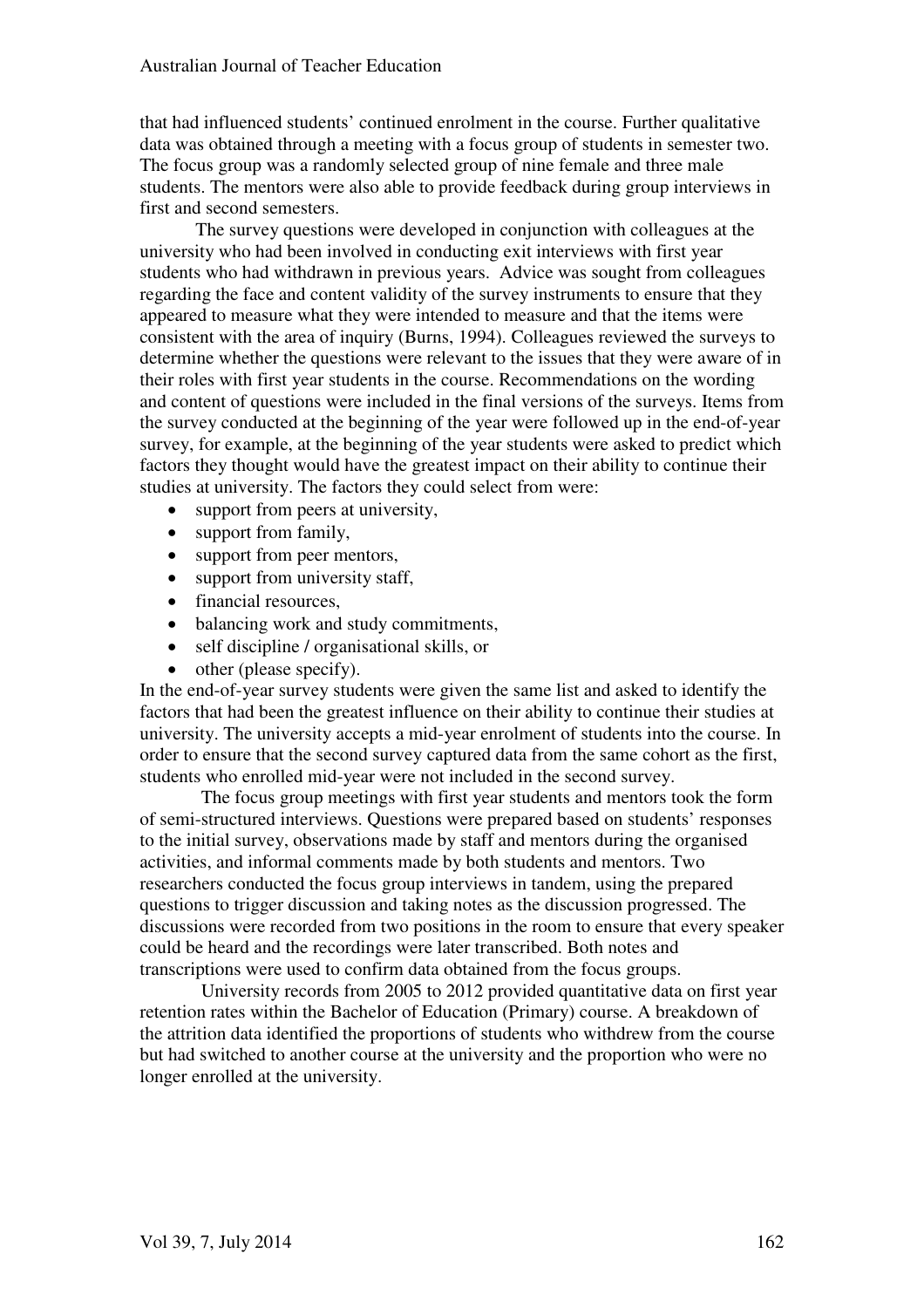#### **Results**

 The discussion of the results begins by looking at the demographic data and what it revealed about the student cohort. Affective factors that students initially believed would help them to continue with their studies and the factors that, on reflection, they felt had helped them to remain at university are also explored. Comparative data is used to examine students' perceptions about coming to university at the start of their course and at the end of their first year. Survey responses to the program activities are discussed and a summary of the interview data obtained from the focus group and mentors is provided. Finally, retention data is considered in relation to what this contributes to the evaluation of the program.

Ninety-five of the initial surveys were returned which represents 51% of the group. Eighty-one of the second surveys were returned which represents 53% of the first year cohort who were still actively enrolled in the course at the end of the year. Forty-seven percent of students who completed the second survey also completed the first survey.

 The initial survey data revealed that 91% of the respondents came from the metropolitan area, the others having moved from regional areas up to 500 kilometres away. School-leavers made up 39% of the group. University-supplied data on age groups represented in this intake was mirrored in the surveys, indicating that the survey respondents formed a representative cross-section of age groups. The largest age group was 19 to 21 year olds but ages ranged from 17 to 50+ across the cohort. Twenty-four percent of respondents indicated that at least one parent had attended university so the remaining 76% can be considered first-generation university students. Of the 11% of students who identified as having a language background other than English, Arabic, Farsi, Chinese, Turkish, Urdu and Vietnamese were listed as the primary languages spoken at home.

 Consistent with other studies that have revealed the link between students' intrinsic resolve and their ultimate success at university, this was seen by respondents to the initial survey as the factor most likely to have the greatest impact on their ability to continue their studies (Table 1). The other factors were support from family, balancing work and study commitments, support from peers, financial resources, support from staff and support from mentors.

| <b>Predicted factors affecting continuance</b> | Percentage |
|------------------------------------------------|------------|
| Self discipline/organisational skills          | 70         |
| Support from family                            | 61         |
| Balancing work and study commitments           | 54         |
| Support from peers at university               | 46         |
| Financial resources                            | 27         |
| Support from university staff                  | 21         |
| Support from peer mentors                      | 6          |

*Note.* Percentages do not add to 100 because respondents were able to select up to three factors.

Table 1. Students' Initial Beliefs About the Factors that Would Have the Greatest Impact on their Ability to Continue their Studies.

By the time students neared the end of their first year, self-discipline and organisation were still regarded as the most important factors likely to impact on their success. Interestingly the perceived value of peer support increased in the second survey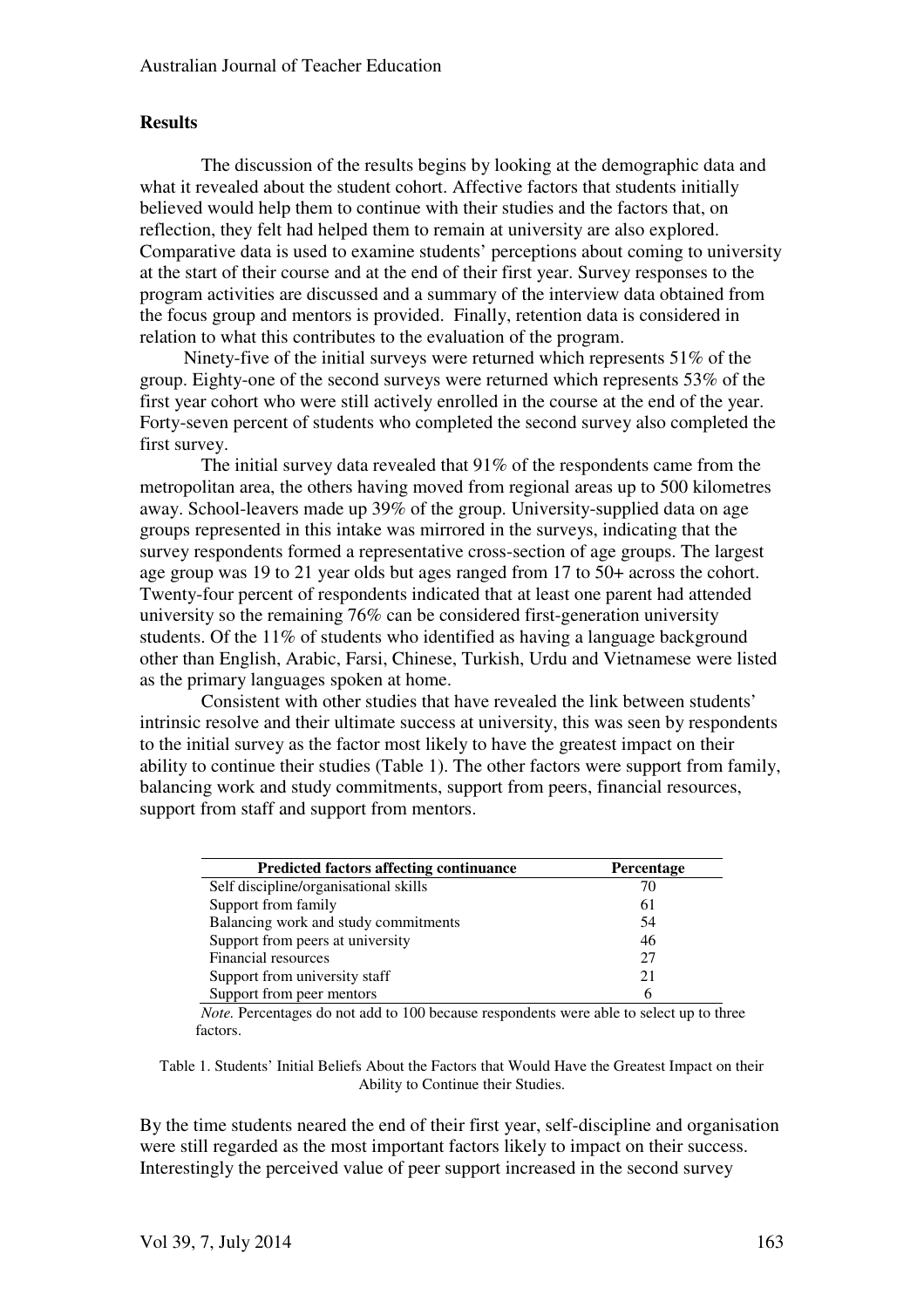(Table 2), overtaking balancing work and study commitments in ranking. The impact of support from peer mentors had diminished but the importance of support from staff had increased slightly.

| <b>Actual factors affecting continuance</b> | <b>Percentage</b> |
|---------------------------------------------|-------------------|
| Self discipline/organisational skills       | 65                |
| Support from family                         | 62                |
| Support from peers at university            | 49                |
| Balancing work and study commitments        | 38                |
| Financial resources                         | 25                |
| Support from university staff               | 24                |
| Support from peer mentors                   |                   |

*Note.* Percentages do not add to 100 because respondents were able to select up to three factors.

Table 2. Students' Beliefs about the Factors that had the Greatest Impact on their Ability to Continue their Studies.

 The initial survey investigated student's sense of anticipation and preparedness for embarking on a university course. The second survey asked respondents to consider the same factors at the end of their first year. At the beginning of the year 84% of students agreed that they felt excited about coming to university. By the end of the year 94% agreed that they enjoyed coming to university. Similarly, 50% of students reported that they felt well prepared for starting university but by the end of the year 98% felt confident that they understood what this commitment meant in order to succeed. Seventy-seven percent of students began the year looking forward to making new friends. By the end of the year 90% reported that they had made new friends. Seventy-two percent of respondents began the year feeling confident that they could do the work. By the end of the year that number had risen to 96%. In examining these results consideration needs to be given to the students represented in the surveys. It can be assumed that the students who responded to the second survey were those that had experienced some success at university as they were still enrolled at the end of the year. Of particular interest to the researchers was that 90% of the students made new friends at university and that 94% reported enjoying coming to university.

 The most popular events associated with the program were those that were carried out on-campus at times when students would normally be at university. These events included volleyball, indoor soccer and craft activities, and were generally better attended than the activities that were held after hours. This was echoed in the feedback from the focus group who commented that the best activities were those that were held at university and were, "hands-on stuff" and "team-building activities where people's personalities came out like volleyball and team games." Of the activities held outside normal university hours, the family day in semester two was the most popular. The main inhibiting factor to attendance at the events both during university hours and after hours was reported to be work commitments. Sadly, in spite of the efforts to create a welcoming environment, a small percentage (6%) of students did not attend any activities because they felt shy or uncomfortable about socialising. However, the majority of students viewed the activities in a positive light. Eighty percent of students reported that having the activities available made them feel welcome at university, with 51% finding that the activities helped them to settle in. Fifty-two percent reported that having the activities available made it more appealing to spend time at university and 53% stated that it had helped them to make friends.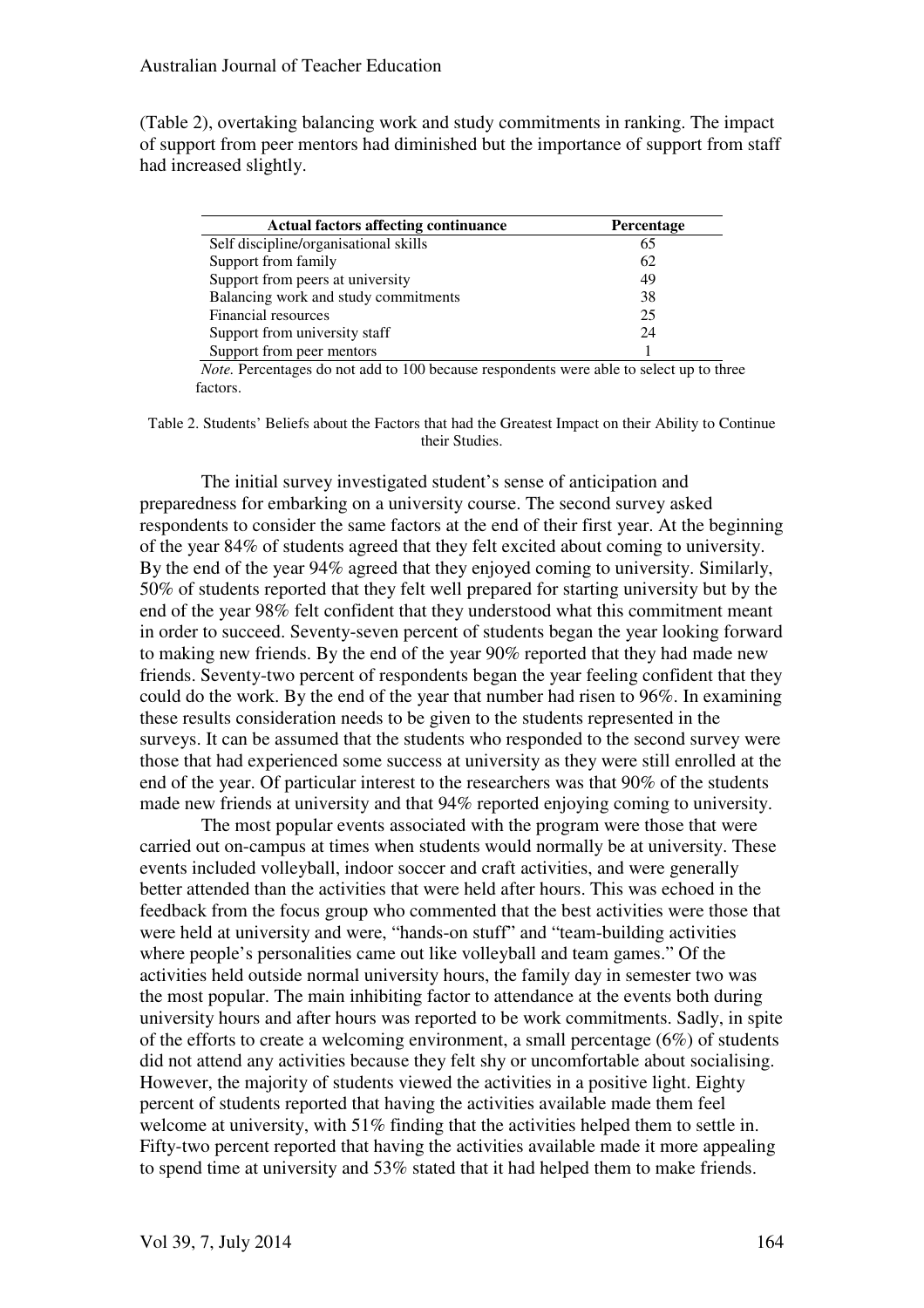The interview with the focus group drew out more detail about the aspects of the program that students found beneficial. When asked if the program was worth continuing there was unanimous agreement. Some of the reasons given included that the program:

created an opportunity to meet people,

placed an emphasis on a social network for all students,

enabled students to ask mentors questions when they felt silly asking someone else,

was purely social – a break from study, and

helped students to get to know each other because they recognised people in their mentor group when attending lectures or tutorials

The importance of the newly created friendship groups was recognised when university commitments began to isolate students from their friendship groups outside of university:

*The network of friends at university becomes very important during busy times as you tend to lose contact with your friends outside university who don't understand how much time you have to spend on assignments and preparation for practicum. Having support from the peer network – being able to contact each other through Facebook etc. when working on assignments, whether it's to discuss something to do with an assignment or just knowing that other people are in the same boat and encouraging each other.* 

On the negative side, some students felt that they could not come to the family day because they did not have a family. On being asked to clarify this one student stated that he understood the event to be pitched at students with children and as he did not have children, it was not appropriate for him to attend. One student commented that she felt uncomfortable being the only mature-aged student in her mentor group.

 Finally, data was sought from the student mentors to find out what impact the mentoring role had had on them. Each mentor noted that they got to know staff better with one stating:

*I got to know the academic staff involved in the project in a much deeper level, and saw them as peers rather than staff that I could not approach. Since being involved, I have maintained the connections that I have made with teaching staff and continue to value their input.* 

Another common theme to emerge from the student mentors was that they wished a similar program had been available when they started:

*When I started three years ago, I was terrified, and there was nobody to "lean" on for support. So to be able to be a mentor for new students was a great opportunity to let them know that it's not as daunting as it seems.* 

*I only wish when I was in first year the activities we organised for them were available to us as first years.* 

From a personal development perspective the mentors' comments showed that they found it a useful experience:

*Mentoring has helped me to gain confidence in my own teaching abilities and has shown me that I have a lot to offer in the way of helping other people. My motivation and confidence took a steep incline during my time in the mentor program. Being able to provide activities and opportunities for peers to interact and enjoy themselves outside the academic setting was rewarding. I have concluded that I got far more out of it than I ever put in.* 

*I was able form stronger relationships with some of my mentoring peers.*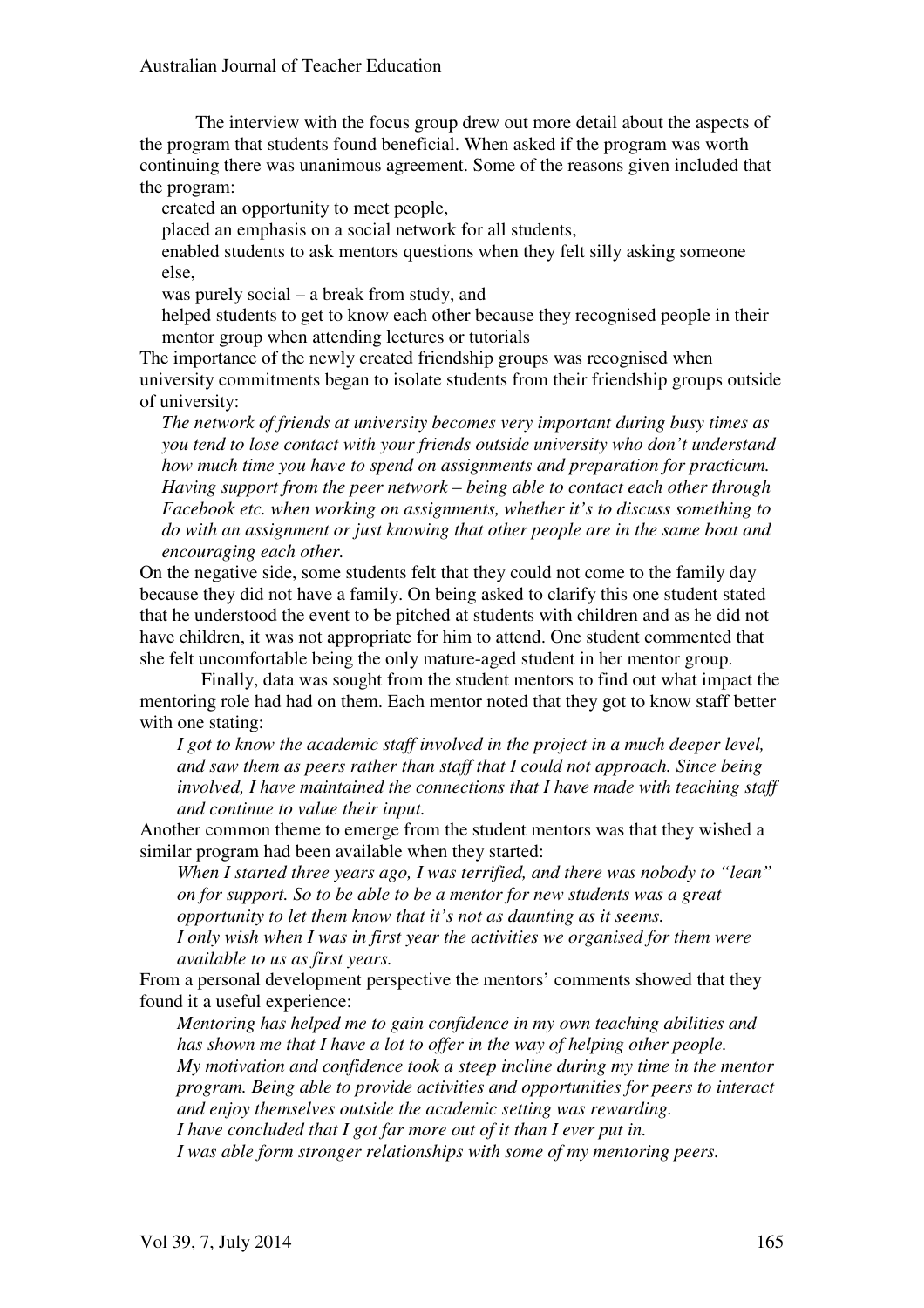*I feel that I have grown a lot as a person and made a lot of new friends throughout the year. For me personally, I was glad to be able to give the first year students a little assurance that they would survive the year. I can see the benefit it provides to the first year students and I gained so much* 

*out of it myself.*  Several of the mentors also commented that they would gladly take on the role again or recommend it to others.

 Retention statistics provided by the University enabled the comparison of attrition rates for first year students for the four years prior to the program, and the four years after and including the year of implementation (Table 3).

| % Retention Rates 4 Years Prior | % Retention Rates 4 Years After |
|---------------------------------|---------------------------------|
| 71.2                            | 71.9                            |
| 76.0                            | 69.7                            |
| 72.3                            | 70.2                            |
| 719                             | 68.6                            |
| Average 72.9                    | Average 70.0                    |

Table 3. Retention in the Bachelor of Education (Primary) Course Prior to and Following the Program.

Retention rates in the Bachelor of Education (Primary) course were identical for the year prior to the program and the year of implementation (71.9%). A small decline in retention has been evident in subsequent years.

 Further analysis of the University data provided some insights to the destination of discontinuing students (Table 4). In the four years prior to the program, an average of 6.8% of students who discontinued the Bachelor of Education (Primary) course in first year transferred to another course at the University. In the four years following, and including the program, there has been a statistically significant increase ( $p < .04$ ) to 10.6% of discontinuing students who have remained at the University in other courses.

| % Retention Rates 4 Years Prior | % Retention Rates 4 Years After |
|---------------------------------|---------------------------------|
| 8.0                             | 8.0                             |
| 6.0                             | 12.6                            |
| 87                              | 10.5                            |
| 4.5                             | 11 1                            |
| Average 6.8                     | Average 10.6                    |

Table 4. Percentage of Students Leaving the Bachelor of Education (Primary) Course and Transferring to another Course at the University Prior to and Following the Program.

#### **Discussion**

 Feedback from both the first year students and their mentors allude to increased social capital as a consequence of their involvement in this program. Of the students surveyed 9% came from rural or regional areas and comments from these students reflected their appreciation of the mentor program in helping them acclimatise to the change in setting. As one student reported, "You're on your own when you move away from friends and family in the country." Another student from a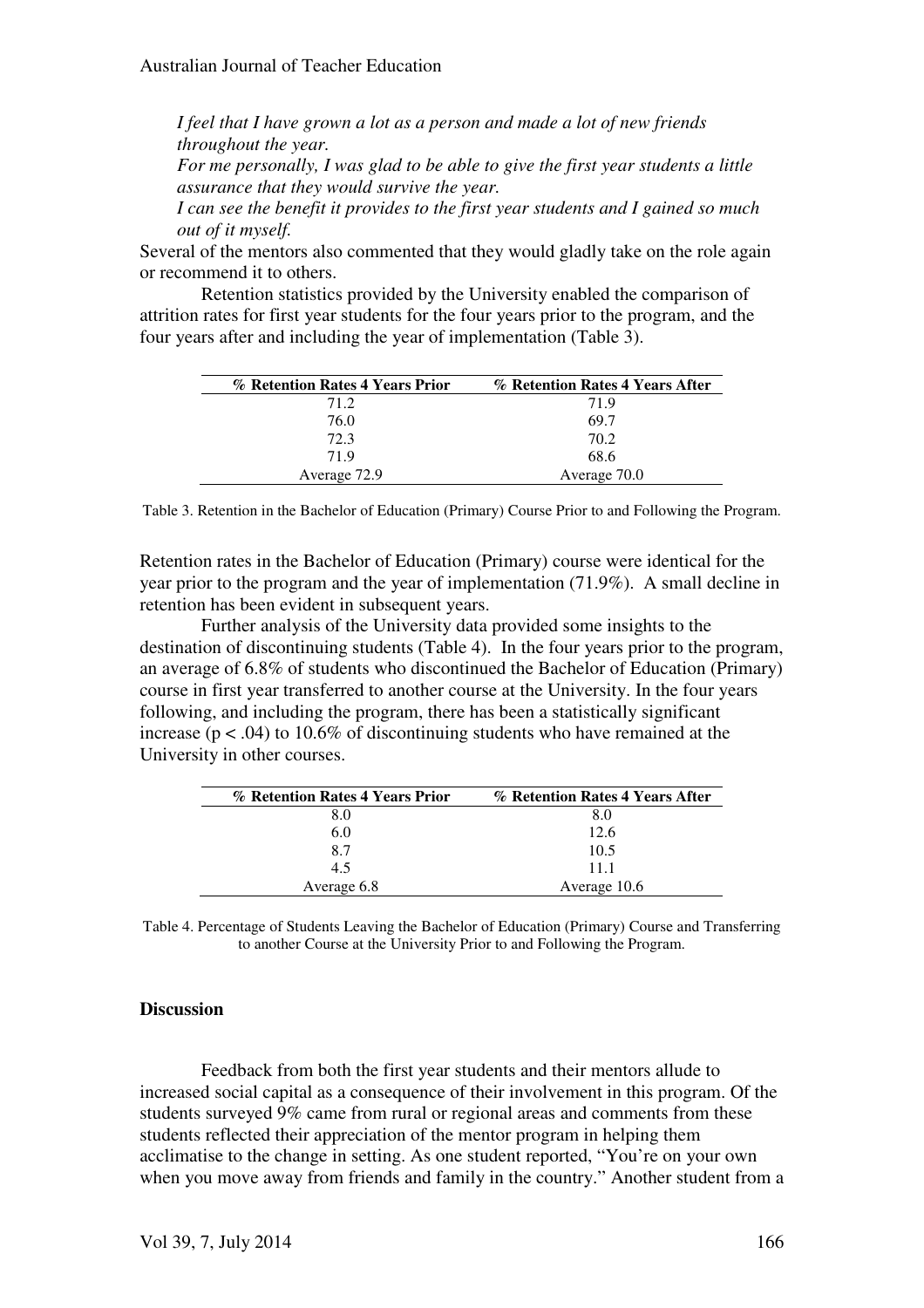rural area commented that two siblings had already got into university but in both cases they had found the transition very difficult and had only lasted about two weeks before dropping out. This student felt that the mentor program had helped her to settle in, make new friends and continue at university.

 In keeping with research that has indicated the specific challenges faced by first-generation university students, the first-generation cohort within the focus group revealed some of the difficulties they faced. Students commented on the strain that their enrolment at university had caused in their family lives. In one case a daughter did not like the idea of her mother attending university but this changed when the daughter came along to the drama day at the end of the first semester where, in the words of the mother, "She gained a better understanding of what it was all about." In other cases support from family members remained elusive:

*It's just studying and they don't know why you have to put a lot of time into it. Anyone who hasn't been to uni doesn't understand and isn't as supportive as someone who has.* 

 These first-generation university students acknowledged the importance of supportive friendships amongst the group. Another student commented that most of the friends she had made at university came from her mentor group. There was a common bond of understanding, partly brought about by having to live on restricted finances that friends outside of university could not appreciate. Students who had friends in other courses commented that the practicum component of a teaching course brought unique pressures that their friends in other courses did not understand. The comment was made that the, "Aloneness worsens as studies progressed." Another student remarked that she had underestimated the importance of social networking. This comment was consistent with the survey data that indicated an increased value given to support from peers at university between the beginning of the year and the end.

 While many students attested to the benefits of the program, this was not the case for all. Contrary to the findings of Alexander, Taggart and Thorpe (1996) the team-based approach was not entirely effective in engaging marginalised students. Three reasons emerged from the data. First, shyness may have inhibited participation, Second, some students felt excluded by the nature of the activities and third, at least one student felt isolated by being the only mature-aged student in her group. This is an area that will require consideration in the planning of future programs.

 An unintended, but highly beneficial, outcome of the program was the impact on the mentors. Mentors reported increased motivation, confidence, and development of relationships with peers and staff as a consequence of their involvement in the program.

The vision of the program was to provide opportunities for students to establish supportive social and collegial networks at university in the belief that this could ameliorate cultural influences and lead to improved retention rates. While it is encouraging to see that students who leave the Bachelor of Education (Primary) course are being retained at the university in greater numbers, we cannot infer that the evolving first year support and networking model is the central factor influencing students' decision to stay on at university. In a large institution like a university it is quite possible that other factors are involved.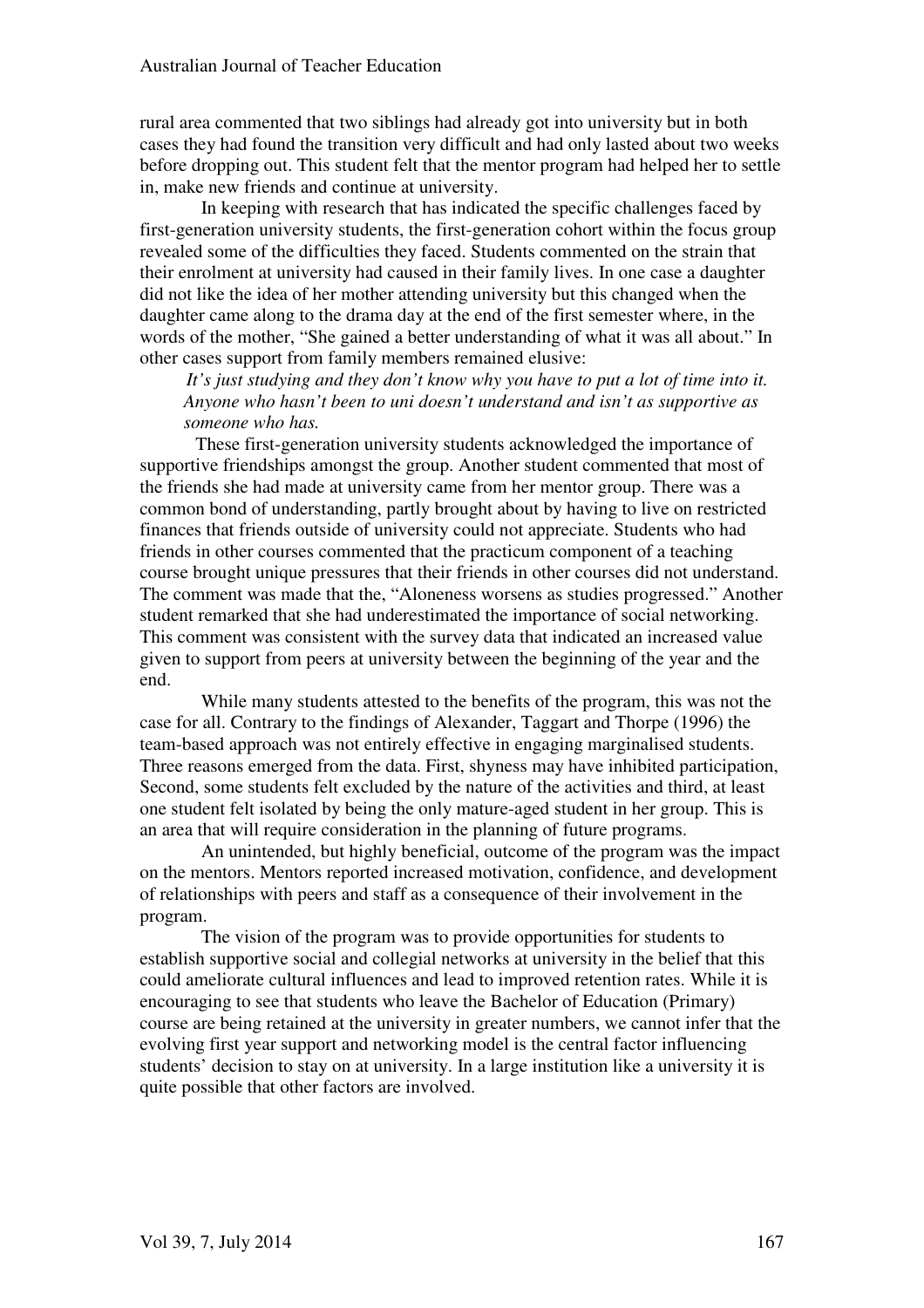#### **Conclusions**

 The students entering the Primary Bachelor of Education come from diverse backgrounds in terms of age, ethnicity and educational experience. A focus of the study was to enable students to form friendships and collegial networks across this diverse group and the feedback provided indicates that there has been some success in this area.

 The Bradley Review of Higher Education (Department of Education Employment and Workplace Relations, 2008) highlighted the need to increase participation in higher education citing a strong link between the number of people with high-level skills and a country's productivity. In order to increase the number of people participating in higher education, the Review recommended that we "look to members of groups currently under-represented within the system, that is, those disadvantaged by the circumstances of their birth: Indigenous people, people with low socio-economic status, and those from regional and remote areas" (p. xi). With 76% of respondents indicating that they were first-generation university students, the course appears to be attracting students from groups that have not traditionally participated in higher education. Only 9% of respondents came from rural areas, which can partially be attributed to the university having a campus in one of the regional centres of the State. Nevertheless, there is room for improvement in the university's ability to attract and retain students from rural and remote areas, and addressing the social needs of these students has an important role to play.

 The program was offered as a means of meeting new people and finding common interests. It modelled strategies that pre-service teachers can re-enact not only in their schools in the future but also in life generally. Mentoring and peer networking encouraged the sharing of ideas, issues and problems with others. Some activities were more popular than others and subsequent programs have taken into account the need to hold the majority of activities during normal university hours. The participation of families, particularly of first-generation university students, was beneficial so at least one activity that promotes and facilitates family involvement is recommended in the first semester.

 From the point of view of the mentors, feedback indicates that their involvement in the program contributed to the acquisition of key graduate attributes as well as skills associated with good teaching including communication, collegiality, collaboration, support, reflection and responsibility. The mentors clearly felt that they had benefited from the opportunity and most have continued to participate in leadership opportunities that have arisen since the end of the program. It was also encouraging to note that a substantial number of first year students volunteered to become mentors for the following year's intake. This outcome of the program highlights the need to ensure that there are continued leadership opportunities for those who choose this pathway. These opportunities may take the form of an extended network of mentors, a support system for new mentors or mentoring of specific skills.

 The qualitative findings of the research indicate that the program made a difference both to the lives of many of the first year students as they made the transition to university and to the mentors whose leadership skills flourished. The program began as a starting point for developing strategies to engage and support first year students. Feedback from students has been used to continuously evolve the support network model, and while the encouraging signs in the qualitative data have not been reflected in course retention data, it is pleasing to see that more students are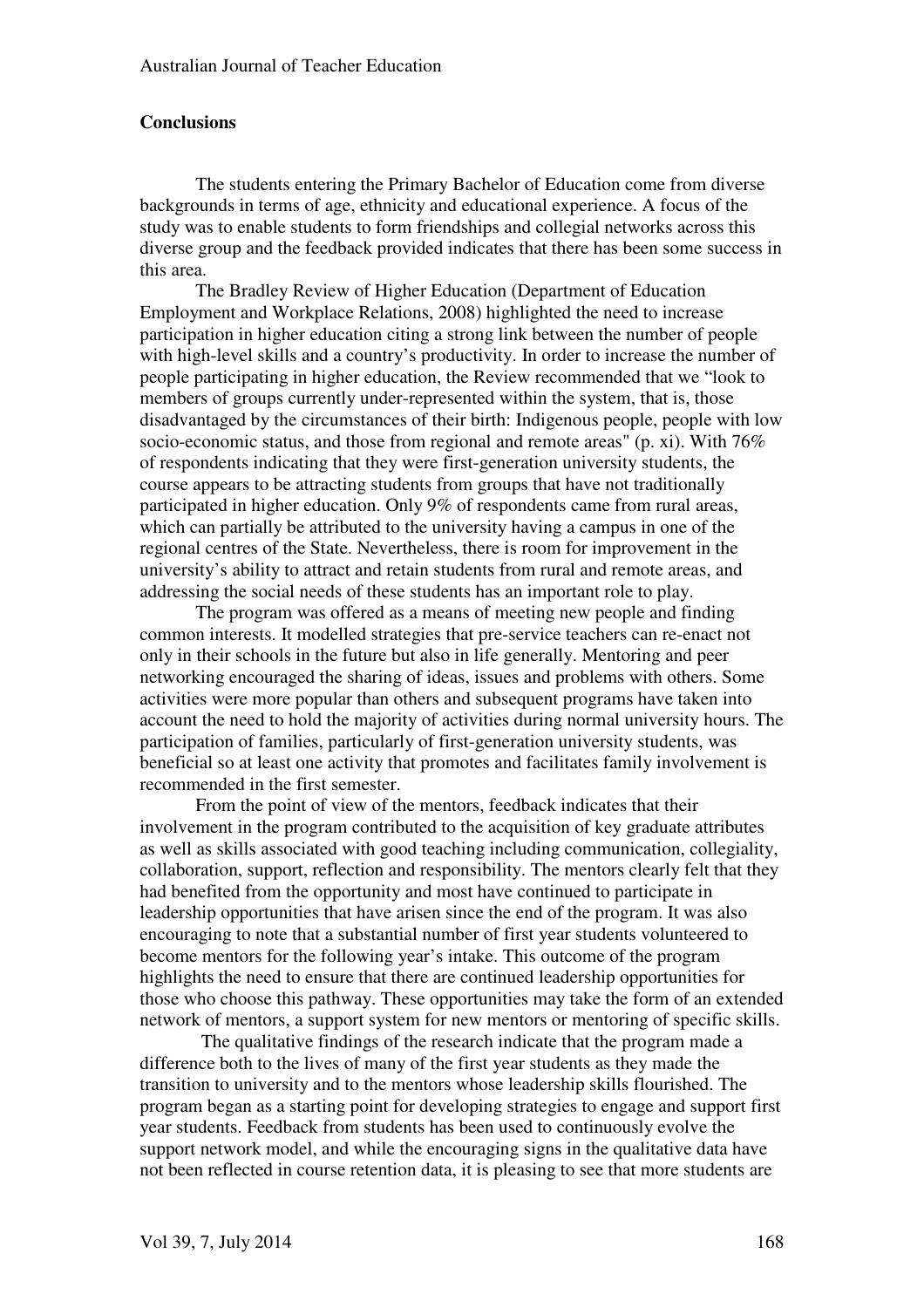continuing their studies elsewhere in the university rather than dropping out altogether. If we are to meet the recommendations of The Bradley Review of Higher Education by looking to groups currently under-represented within the system then we must continue to explore ways to facilitate their successful transition to university life and this program has offered some useful directions to providing a rich and welcoming environment for all students entering the course.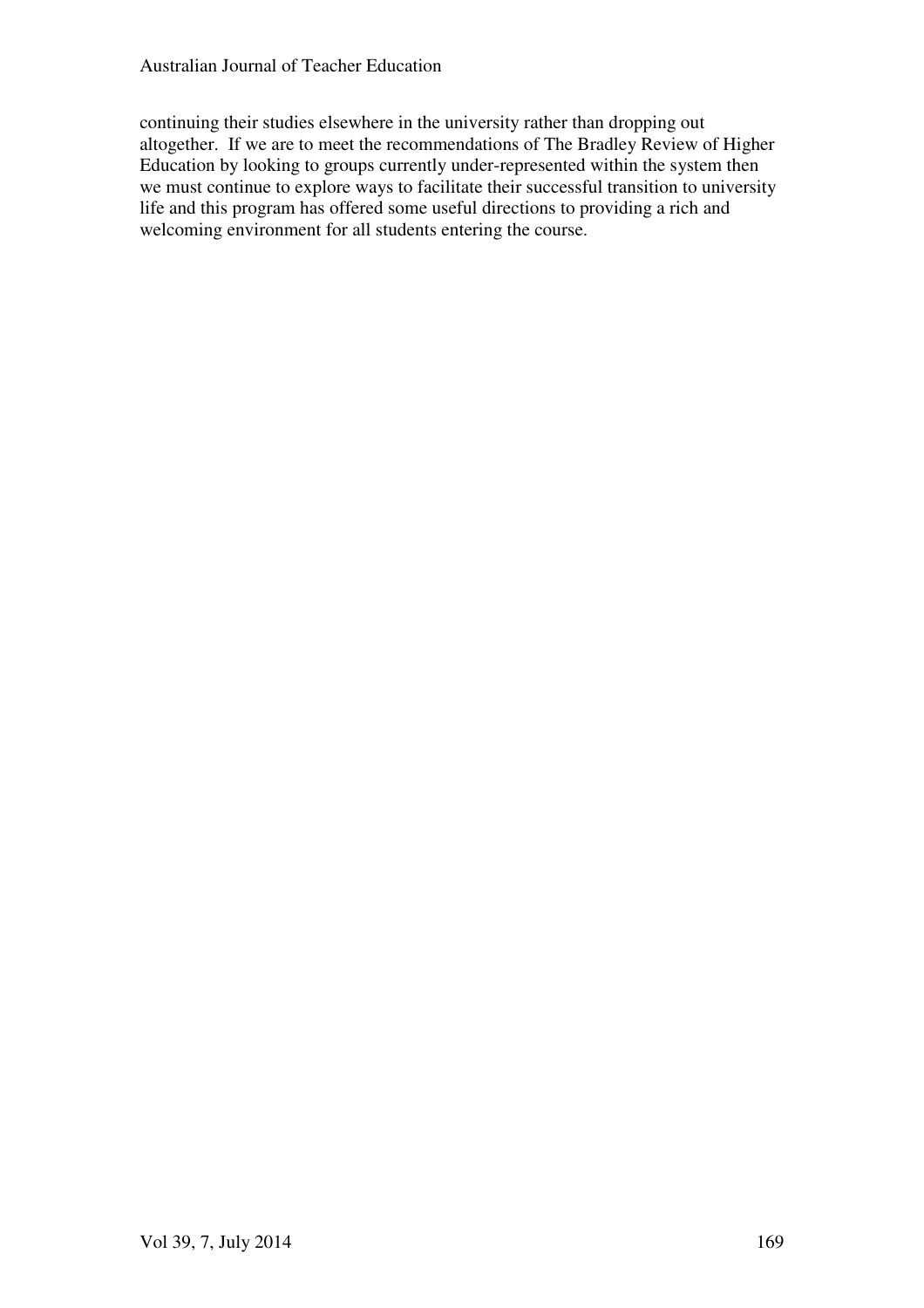#### **References**

- ACER. (2008). *Attracting, engaging and retaining: New conversations about learning.* Australian Student Engagement Report, Camberwell, Victoria.
- Alexander, K., & Taggart, A. (1994). Sport education in physical education. *Aussie Sport Action, 5*(1), 5-8.
- Alexander, K., Taggart, A., & Thorpe, S. (1996). Teacher renewal through curriculum innovation: Changing teachers' pedagogies and programs. *Issues in Educational Research, 7*(1), 1-18.
- Andrews, C. (2006). *Early targeting of first year learning expectations*. Paper presented at the Pacific Rim First Year in Higher Education Conference, Gold Coast, Queensland.
- Bates, P. (2008). *The orientation program for first year pilots*. Paper presented at the Pacific Rim First Year in Higher Education Conference, Hobart, Tasmania.
- Bexley, E., Marginson, S., & Wheelahan, L. (2007). Social capital in theory and practice: The contribution of Victorian tertiary education in the 'new economy disciplines of business studies and IT'. Retrieved from http://www.cshe.unimelb.edu.au/pdfs/SocialCapitalNov2007.pdf
- Black, T. (2012). *Monitoring the social and academic integration of first year education students at a regional university.* In: 15th International First Year in Higher Education Conference: New Horizon (FYHE 2012), 26-29 Jun 2012, Brisbane, Australia.
- Bourdieu, P. (1983). The field of cultural production, or: The economic world reversed. *Poetics, 12* (4-5), 311-356. http://dx.doi.org/10.1016/0304- 422X(83)90012-8
- Bourdieu, P. (1986): The forms of capital. In John G. Richardson (Ed.). *Handbook of Theory and Research for the Sociology of Education*. pp. 241-258. New York, NY: Greenwood.
- Boyd, J., & Lintern, S. (2006). *From 'LOST' to engaging in uni life: How a pilot student mentoring program is assisting first year students*. Paper presented at the Pacific Rim First Year in Higher Education Conference, Gold Coast, Queensland.
- Burns, R. B. (1994). *Introduction to research methods.* Melbourne, Australia: Longman Cheshire.
- Carini, R. M., Kuh, G. D., & Klein, S. P. (2006). Student engagement and student learning: Testing the linkages. *Research in Higher Education, 47*(1), 1-32. http://dx.doi.org/10.1007/s11162-005-8150-9
- Choy, S. (2001). *Students whose parents did not go to college: Postsecondary access, persistence and attainment. (NCES 2001-126)*. Washington, DC: U.S. Department of Education, National Center for Education Statistics.
- Coleman, J. (1988). Social capital in the creation of human capital. *American Journal of Sociology*, *94*(Supplement), 95-120. http://dx.doi.org/10.1086/228943
- Creswell, J. W. (2009). Research design: Qualitative, quantitative, and mixed methods approaches (3rd ed.). Thousand Oaks, CA: Sage Publications.
- Denzin, N. K. (1978). *The research act: A theoretical introduction to sociological methods*. New York, NY: McGraw-Hill.
- Department of Education Employment and Workplace Relations. (2008). *Review of Australian higher education: Discussion paper*. Canberra, Australia: Author.
- Dickson, J., Krause, K., & Rudman, S. (2002). *Making the transition to university: An evaluation of academic orientation*. Paper presented at the Pacific Rim First Year in Higher Education Conference, Christchurch, New Zealand.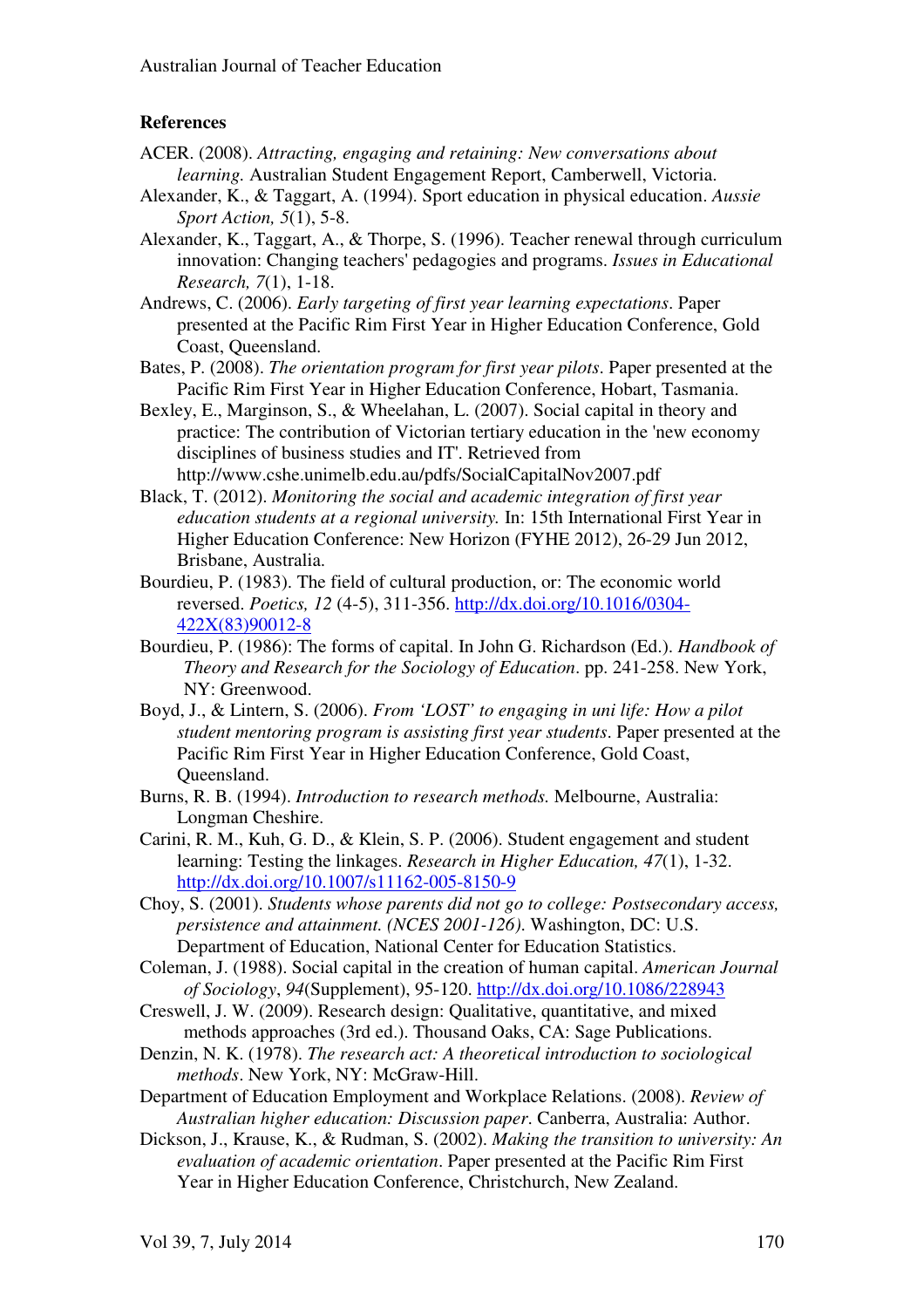- Dowling, N. (2007). *A host with the most: Reorienting the campus welcome.* Paper presented at the Pacific Rim First Year in Higher Education Conference, Brisbane, Queensland.
- Duncan, M., & Nelson, K. (2009). Student success: The identification and support of first year university students at risk of attrition. *Journal of Learning Evaluation Innovation and Development*, *6*(1), 1-15.
- Elliott, A. (2002). *Factors affecting first year students' decision to leave university.* Paper presented at the Pacific Rim First Year in Higher Education Conference, Christchurch, New Zealand.
- Elson-Green, J. (2006). Australia leads the world in capturing the student experience. *Campus Review, 16*(22), 1-6.
- Horn, L. (1998). *Stopouts or stayouts? Undergraduates who leave college in their first year (NCES 1999-087)*. Washington, DC: U.S. Government Printing Office.
- Ishitani, T. T. (2006). Studying attrition and degree completion behavior among firstgeneration college students in the United States. *Journal of Higher Education, 77*(5), 861-885. http://dx.doi.org/10.1353/jhe.2006.0042
- Johnson, D., Soldner, M., Brown Leonard, J., Alvarez, P., Kutotsuchi Inkelas, K., Rowan-Kenyon, H., et al. (2007). Examining sense of belonging among firstyear undergraduates from different racial/ethnic groups. *Journal of College Student Development, 48*(5), 525-542. http://dx.doi.org/10.1353/csd.2007.0054
- Kift, S. (2008). *Articulating a transition pedagogy: The first year experience and curriculum design*. ALTC Forum on the First Year Experience and Curriculum Design, Edith Cowan University. Perth.
- Kinnear, A., Boyce, M., Sparrow, H., Middleton, S., & Cullity, M. (2008). *Diversity: A longitudinal study of how student diversity relates to resilience and successful progression in a new generation university.* Perth, Australia: Australian Learning and Research Council.
- Kinzie, J., Gonyea, R., Shoup, R., & Kuh, G. D. (2008). Promoting persistence and success of underrepresented students: Lessons for teaching and learning. *New Directions for Teaching and Learning, 2008*(115), 21-38. http://dx.doi.org/10.1002/tl.323
- Krause, K., & Duchesne, S. (2000). *With a little help from my friends: Social interactions on campus and their role in the first year experience.* Paper presented at the Pacific Rim First Year in Higher Education Conference, Brisbane, Queensland.
- Krause, K., Hartley, R., James, R., & McInnis, C. (2005). *The first year experience in Australian universities: Findings from a decade of national studies*. Melbourne, Australia: Department of Education, Science and Training.
- MacPhail, A., Kirk, D., & Kichin, G. (2004). Sport education: Promoting team affiliation through physical education. *Journal of Teaching in Physical Education, 23*, 106-122.
- McInnis, C., James, R., & McNaught, C. (1995). *First year on campus: Diversity in the initial experiences of Australian undergraduates.* Canberra, Australia: AGPS.
- McMahon, B., & Portelli, J. (2004). Engagement for what? Beyond popular discourses of student engagement. *Leadership and Policy in Schools, 3*(1), 59- 76. http://dx.doi.org/10.1076/lpos.3.1.59.27841
- Moore, R. (2006). The importance of admission scores and attendance to first-year performance. *Journal of The First-Year Experience and Students in Transition, 18*(1), 105-125.